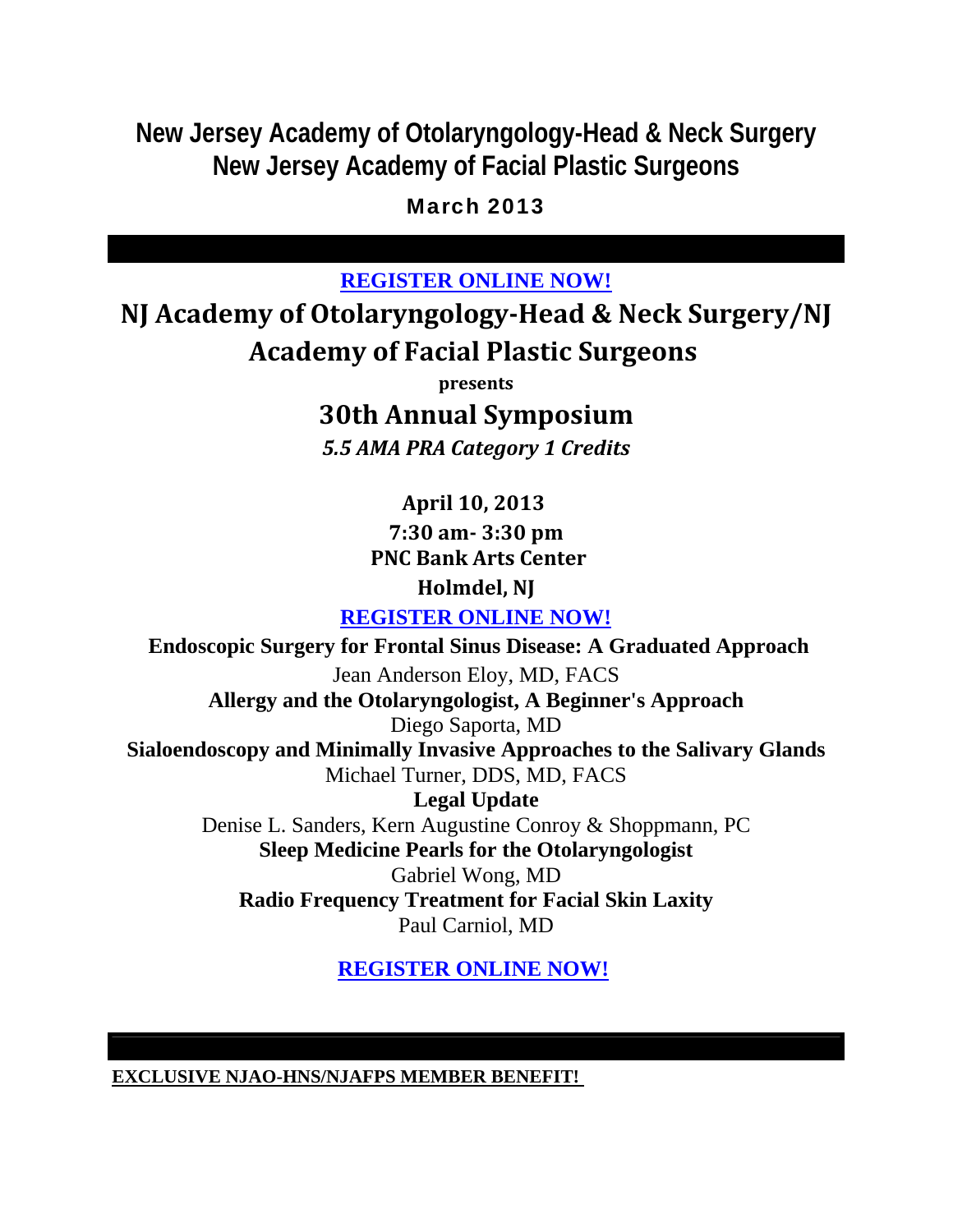### **WB Mason teams up with NJAO-HNS/NJAFPS for office savings!**

Through the NJAO-HNS/NJAFPS Buying Group your practice can save 10% or more with W.B. Mason on general office products, janitorial/break room supplies, coffee, print/promotional material, Water coolers and filtration systems when we compare recent<sup>\*</sup> invoices from your current Supplier. W.B. Mason is not offering an additional 10% on product categories that you are currently purchasing through WB and the discount only applies to new opportunities within your organization. To receive the discount please contact your W.B. Mason Sales Representative and let them know you have a relationship with the NJAO-HNS/NJAFPS Buying Group and reference this email to start receiving the benefits.

#### **From the Statehouse The Statehouse Advocacy and Management Group**

#### **NEW JERSEY TO EXPAND MEDICAID UNDER ACA**

On Tuesday, February 26, Governor Christie announced his budget for fiscal year 2014. T he budget highlighted various line items, including school aide, Sandy recovery, and no tax increases. The Governor also finally addressed the big question on everyone's mind... participation in Medicaid expansion.

The Governor has announced that New Jersey will participate in the Medicaid expansion program under the Affordable Care Act. Christie is one of only eight Republican governors to participate in this expansion. While clearly stating that he remains opposed to the Affordable Care Act, he has stated that refusing the federal funding would not be in the best interest of the state: "...refusing these federal dollars does not mean that they won't be spent. It just means that they will be used to expand health care access in New York, Connecticut, Ohio or somewhere else." Under the program, Medicaid will cover an additional 104,000 New Jerseyans. The federal government will cover 100% of the state's cost for coverage expansion from 2014 to 2016, gradually decreasing to 90% in 2020 and thereafter. New Jersey is estimated to save approximately \$227 million in fiscal year 2014 alone.

The Governor's address also highlighted hospital funding. Hospitals will be provided with \$966 in fiscal year 2014. Yet in order to maximize federal matching funds, New Jersey alter previous distribution methods and will now reimburse hospitals based on "the level and quality of care they provide to patients."

The Governor also announced a \$47 million increase for family care throughout the state. The budget increases funding for newborn screening by \$1.6 million and provides a total of \$50 million to support Federally Qualified Health Centers, an all time high. A total of \$12 million has been allotted for cancer outreach, screening and follow up services.

For complete text from the Governor's address, please visit: http://www.nj.com/politics/index.ssf/2013/02/chris\_christies\_2013\_budget\_fu.html

#### **GOVERNOR OPTS FOR FEDERAL EXCHANGE FOR NJ**

This month the Governor has announced that New Jersey will opt for the federally administered Health Exchange for 2014, instead of the state run program which was considered by the legislature in Fall 2012. The Governor's office made numerous steps in order to comply with the federally mandated Affordable Care Act.

This includes the selection of an Essential Health Benefits Benchmark plan, which the State announced in December 2012. New Jersey has also implemented NJ Protect, a federally subsidized health insurance program for individuals with pre-existing health conditions. NJ Protect enrolled its first policyholders in August of 2010 and now serves 1,400 New Jerseyans with serious illnesses such as cancer and heart disease by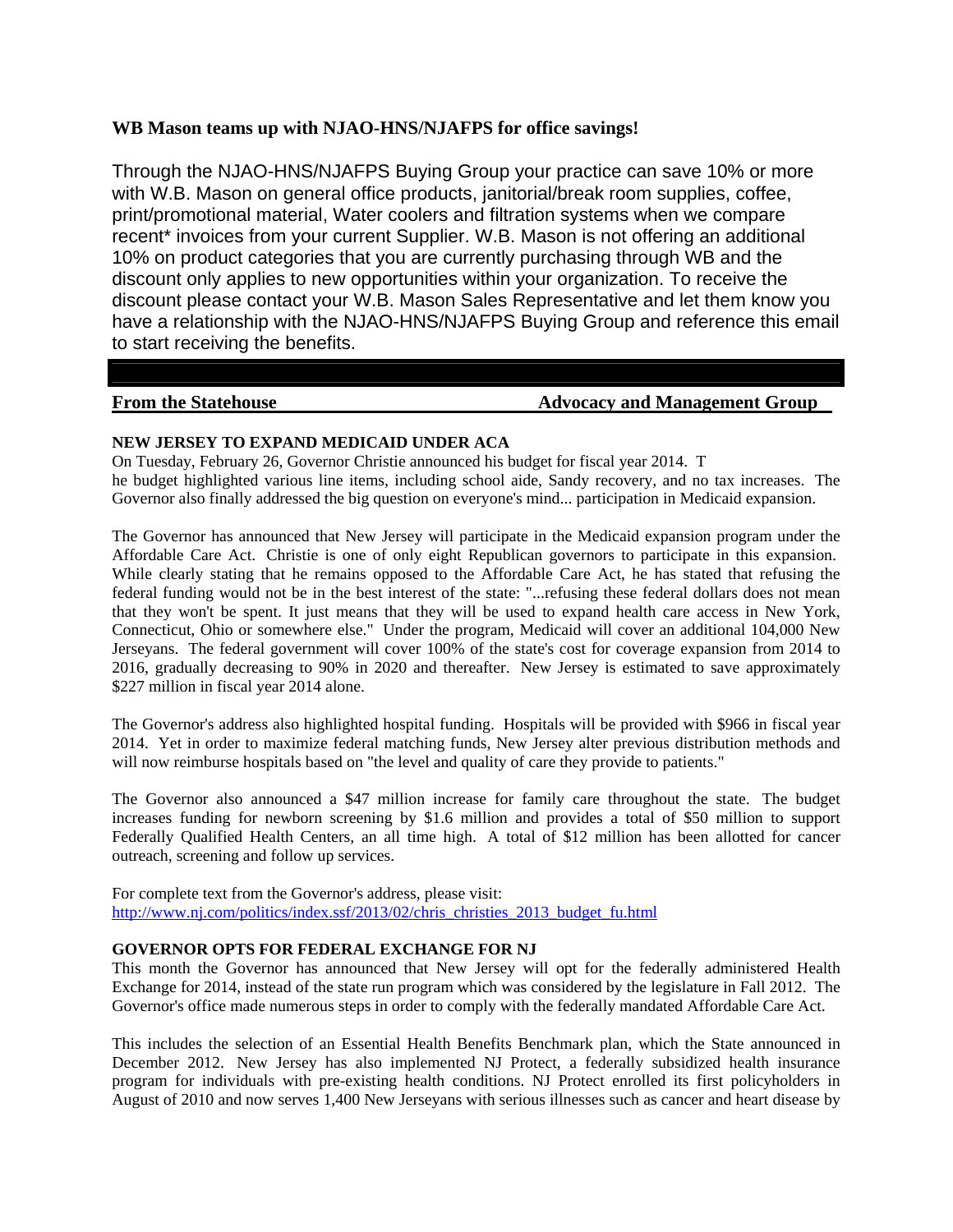providing them access to affordable insurance and care.

The state is also in its final stages of modernizing the Medicaid and social service eligibility information systems, which will work with the federal exchange, through the Consolidated Assistance Support System (CASS). CASS will allow one-stop shopping for New Jerseyans who qualify for the state's most-used social service programs. New Jersey will continue to offer "Basic and Essential" coverage, which is utilized by approximately two-thirds of the 145,000 New Jerseyans covered by individual insurance in New Jersey. Under the Comprehensive Medicaid Waiver, New Jersey will move forward in an attempt to decrease the cost of care, improve quality and delivery through integrated, managed care, and offer premium payment assistance for needy families. This is being accomplished without affecting eligibility, imposing co-pays, or cutting optional services.

#### **COMMISSIONER O'DOWD PROVIDES DHS UPDATE**

Earlier this month, AMG attended a forum through the New Jersey Business & Industry Association (NJBIA) featuring guest speaker Commissioner Mary O'Dowd of the Department of Health and Human Services. The Commissioner reviewed the Department's top priorities for 2013 and highlighted achievements from 2012.

Flu vaccination remains a top concern for the Department, which has stressed the importance of vaccinations within the office setting. In 2012, the Department of Health worked with many small and large businesses to facilitate on-site vaccinations as well as provide information to staff on the importance of the flu vaccine.

New in 2013 is the Delivery System Reform Incentive Payment Program, which will require hospitals to select one project (i.e. chronic disease) that is unique to that specific hospital. The state will reimburse the hospitals based on the outcomes of their project, as results from the project will be completely tied to state funding.

This year, the Department will continue to explore C-Port-E, or Cardiovascular Patient Outcomes Research Team Elective. C-Port-E looks to compare angioplasty outcomes at hospitals with and without on-site cardiac surgery teams. There will be various hearings throughout the year to assess this study and its related findings in New Jersey.

Pilot programs in Trenton, Newark and Camden were administered in 2012 to assess care outside of the Emergency Department. These pilot programs have focused on collaboration of hospitals within the three major cities in an attempt to keep Emergency Department admissions down. Collaborated efforts have greatly decreased ED admissions and the Department of Health will work in 2013 to collect additional results before expanding this program to other areas of the state.

Commissioner O'Dowd outlined *Healthy NJ*s 2020 Goals. *Healthy NJ* is a product of research and development from the University of Medicine and Dentistry of New Jersey (UMDNJ) which strives to provide health care information that will bring awareness to NJ based policy makers, physicians and patients. In 2020, *Healthy NJ* strives to: 1) provide greater access to primary care for all New Jerseyans, produce greater birth outcomes, improve childhood immunizations, decrease heart disease, and decrease obesity.

#### **IMPORTANT news from the single-room front.....**

**As part of its continued assault on single-room, surgical practices, the State Board of Medical Examiners has signaled through an ongoing enforcement action that it expects ALL physicians performing services in the surgical practice's operating room to be fully credentialed by a NJ hospital or have successfully gained privileges through the Board's alternative privileges process. Members should take care to make sure that physician first assistants and anesthesiologists are so credentialed. As for physician extenders, it appears that the Board will be taking a similar position. The Board's investigators are inspecting "surgical practices," and physicians they believe to be in violation will be called to appear before the Board on a disciplinary inquiry.**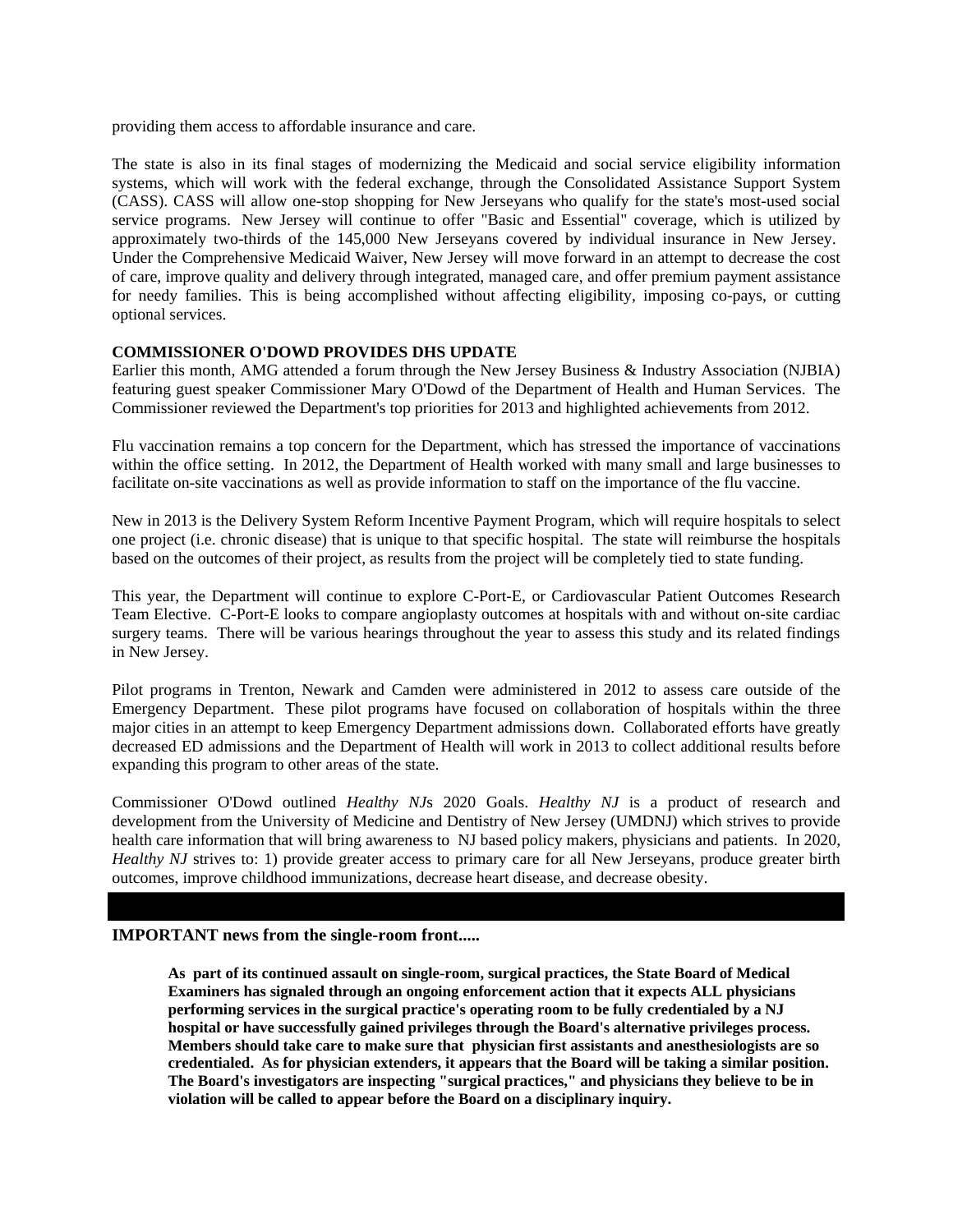# **New Jersey Physician Advisory: Be Warned Over the Use of Illegally Imported Prescription Drugs**

The US Food and Drug Administration is cracking down on physicians who are buying illegally imported drugs and selling them in the United States.

Illegal prescription drug importation occurs when foreign pharmacies, traders or suppliers ship pharmaceuticals not intended for sale in the United States (and which may or may not have been approved for use in foreign countries) into the United States for use by American consumers. The importation and counterfeiting of prescription drugs is a growing problem. In 2000, FDA opened 6 counterfeit drug investigations; in 2004, FDA opened 58.

In December 2012, the FDA issued letters to over 350 medical practices that they may have received unapproved medications from a foreign supplier that may be counterfeit, contaminated, improperly stored and transported, ineffective and/or unsafe.1

 FDA warned these medical practices to stop purchasing and administering drugs received from foreign or unlicensed suppliers because they were placing patients at risk and violating federal law. FDA also posted a list of all of the doctors that received the letter.

Some physicians see importation as a cost‐saving alternative because some prescription drugs are sold at lower prices in foreign countries due to artificial price controls in those other countries and because the foreign and unlicensed importers do not comply with FDA regulations. These healthcare practitioners can undercut competitors selling legitimate drugs. More importantly, the patients who visit these practitioners usually do not realize they are being treated with illegally‐imported drugs, nor do they understand the risks associated with such treatment.

Indeed, the importation of prescription drugs not only is illegal; it also poses significant health risks to consumers. Imported drugs are often counterfeit, do not contain the same active ingredients, and do not contain the same important instructions and warnings as their U.S. counterparts and/or may be compromised in some way (e.g., due to inadequate storage or shipping).

For more information, you can read this recent **Wall Street Journal** article: http://online.wsj.com/article/SB10001424127887324731304578193990868029934.html.

If you believe you have been sold, or solicited to purchase, illegally imported drugs, you can report this suspected criminal activity to FDA's Office of Criminal Investigations (OCI) by calling 1‐800‐551‐ 3989 or visiting the OCI website: http://www.fda.gov/ICECI/criminalInvestigations/default.htm

<sup>1</sup> http://www.fda.gov/Drugs/DrugSafety/DrugIntegrityandSupplyChainSecurity/ucm330610.htm

<sup>2</sup> http://www.fda.gov/downloads/Drugs/DrugSafety/DrugIntegrityandSupplyChainSecurity/UCM335979.pdf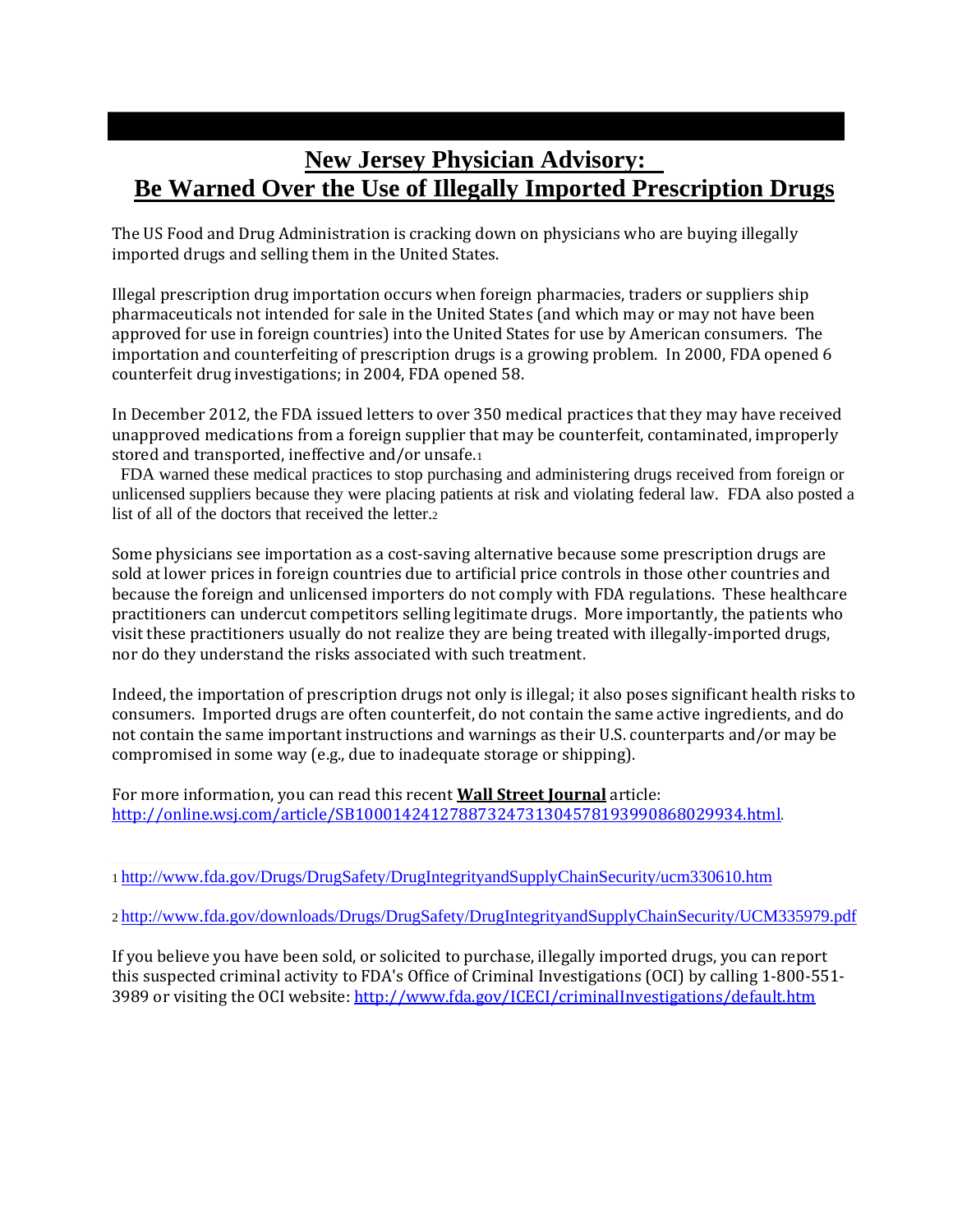#### **Legal Report Kern Augustine Conroy & Schoppmann, PC**

**Sunshine Law Finalized:** The Centers for Medicare & Medicaid Services (CMS) has issued the final rule to implement what is known as the "Sunshine Law." The Sunshine Law requires manufacturers of drugs, devices, and biological or medical supplies covered under federal health care programs ("applicable manufacturers") to report annually to CMS certain payments, gifts and other transfers of value made to physicians and teaching hospitals during the previous calendar year. Applicable manufacturers and group purchasing organizations (GPOs) also are required to report information regarding ownership or investment interests in such entities held by physicians or their immediate family members. CMS is required to publish the reported data on a public website. Financial ties between manufacturers and physicians do not signify an inappropriate relationship, but the stated intent of the Sunshine Law is to provide transparency of payments and financial interests, thereby increasing accountability and reducing the potential for conflicts of interest. Data collection by manufacturers and GPOs begins August 1, 2013, and the first (partial year) report is due by March 31, 2014, with publication by September 30, 2014. Physicians are permitted, but not required, to register with CMS, but should do so to ensure that they receive communications about the process to review--and dispute, if necessary--reports submitted by manufacturers and GPOs about payments or ownership interests attributed to them. To review the types of payments and financial interests to be reported, and information about the review and challenge process, view the rule at: http://www.gpo.gov/fdsys/pkg/FR-2013-02-08/pdf/2013-02572.pdf. Physicians should be reminded, as well, that the New Jersey State Board of Medical Examiners carefully reviews responses to questions posed on the biennial license renewal questionnaire regarding a physician's relationship with pharmaceutical and medical device manufacturers.

**Physician-Pharmacist Drug Therapy Collaboration Rule Adopted:** The NJ State Board of Medical Examiners and the NJ Board of Pharmacy have jointly adopted a new rule that establishes standards of practice for physicians and pharmacists who wish to enter into collaborative practice agreements for the management of patients' drug related therapies. The Pharmacy Practice Act authorizes the Boards to jointly promulgate rules that allow physicians and pharmacists in the State to enter into written agreements for the cooperative management of a patient's drug, biological, and device-related health care needs. The Boards were forced to re-propose the rule following numerous concerns expressed about the type of training required of pharmacists for collaborative practice. The final rule addresses the training issue, but some concerns remain about the collaboration arrangements. Read the commentary, and the final rule, at: http://www.state.nj.us/oag/ca/adoption/PharmAdo02042013.pdf.

### **New Jersey Regulatory Activity:**

**Dept of Health:** Surgical Practice Registration Renewal application notices have been issued and renewal applications are due to the Department by the end of March.

**State Board of Medical Examiners -** Adopts a new rule governing the prohibitions and special limitations on prescribing, administering, or dispensing anabolic steroids and human growth hormone or its similar analogs. See the new rule at: www.drlaw.com.

**Dept of Banking & Insurance -** Adopts amendments to its third-party billing services rule to include automobile insurers within the definition of "benefits payor" thereby ensuring that all entities acting as third-party billers understand that they are required to be registered with the Department as third party billing services. See the adoption with comments at: http://www.state.nj.us/dobi/adopt.htm. The Department recently took enforcement action against a company that acted as a third-party billing service for a provider group in New Jersey when it was not certified as a third-party billing service. See: